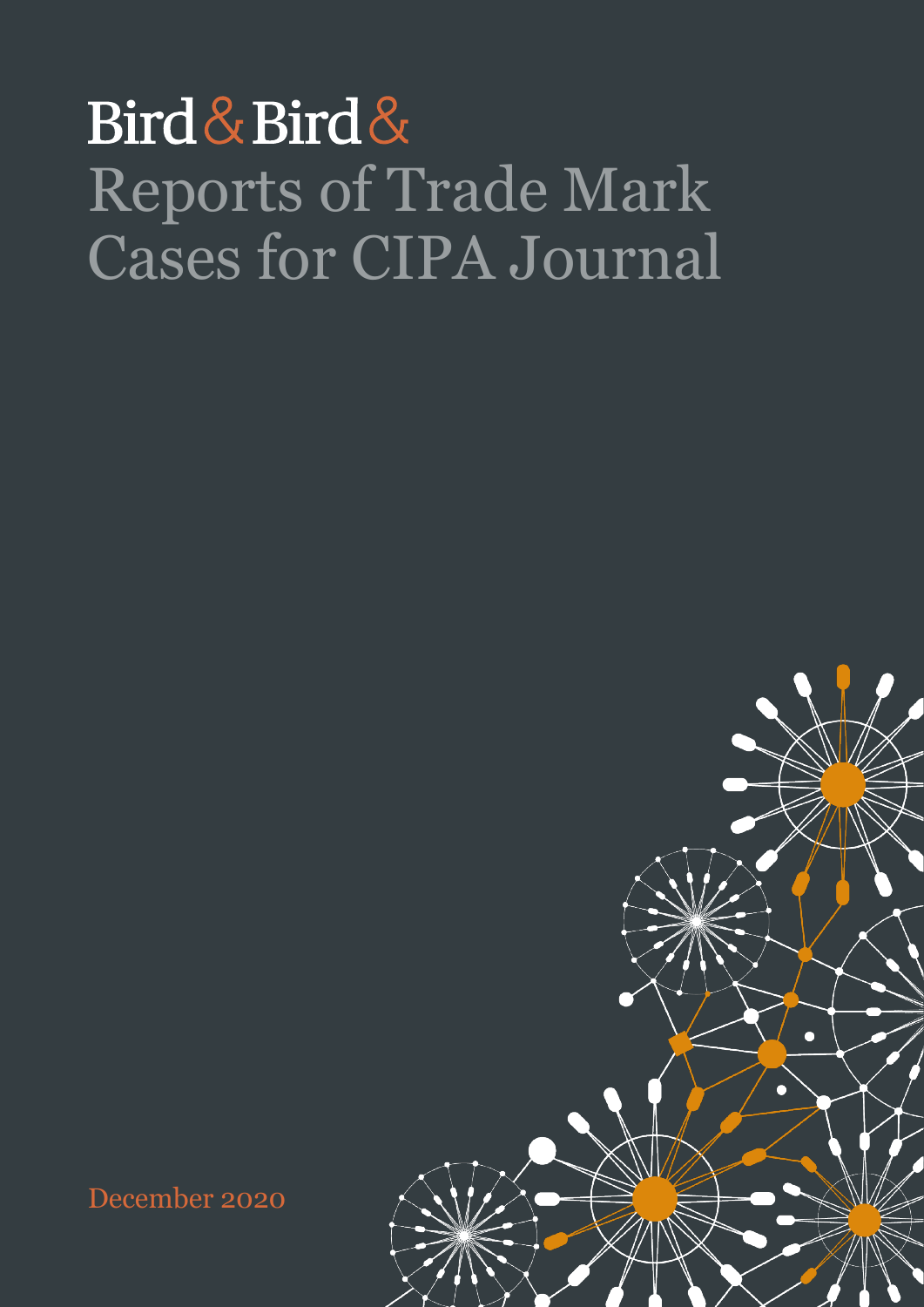## Trade mark decisions

## Decisions of the General Court (GC) and Court of Justice (CJ)

| Ref no.                                                                                                                                                                  | Application (and where applicable, earlier<br>mark)                                                                                                                                                                                                                                                                                                                                                                                                                                                                              | Comment                                                                                                                                                                                                                                                                                                                                                                                                                                                                                                                                                                                                                                                                                                                                                                                                                                                                                  |
|--------------------------------------------------------------------------------------------------------------------------------------------------------------------------|----------------------------------------------------------------------------------------------------------------------------------------------------------------------------------------------------------------------------------------------------------------------------------------------------------------------------------------------------------------------------------------------------------------------------------------------------------------------------------------------------------------------------------|------------------------------------------------------------------------------------------------------------------------------------------------------------------------------------------------------------------------------------------------------------------------------------------------------------------------------------------------------------------------------------------------------------------------------------------------------------------------------------------------------------------------------------------------------------------------------------------------------------------------------------------------------------------------------------------------------------------------------------------------------------------------------------------------------------------------------------------------------------------------------------------|
| GC<br>$T - 76/19$                                                                                                                                                        | $\phi$ pontinova                                                                                                                                                                                                                                                                                                                                                                                                                                                                                                                 | The GC upheld the BoA's decision that<br>there was a likelihood of confusion<br>between the marks under article $8(1)(b)$ .                                                                                                                                                                                                                                                                                                                                                                                                                                                                                                                                                                                                                                                                                                                                                              |
| Pontinova AG v<br>EUIPO; Ponti &<br>Partners, SLP                                                                                                                        | legal services (45)<br><b>PONTI</b>                                                                                                                                                                                                                                                                                                                                                                                                                                                                                              | The GC confirmed that the services were<br>identical as 'industrial and intellectual<br>property consultancy services' were<br>encompassed by 'legal services' insofar                                                                                                                                                                                                                                                                                                                                                                                                                                                                                                                                                                                                                                                                                                                   |
| 13 May 2020<br>Reg 2017/1001                                                                                                                                             | industrial and intellectual<br>property consultancy services<br>(42)                                                                                                                                                                                                                                                                                                                                                                                                                                                             | as the former necessarily included the<br>provision of advice on intellectual<br>property rights.                                                                                                                                                                                                                                                                                                                                                                                                                                                                                                                                                                                                                                                                                                                                                                                        |
| <b>Reported by:</b><br>Emma Ikpe                                                                                                                                         | (Spanish registration)                                                                                                                                                                                                                                                                                                                                                                                                                                                                                                           | Finding that the marks were visually and<br>aurally similar to an average degree, the<br>GC emphasised the importance of the<br>common element 'ponti' as it was the<br>only element of the earlier mark and the<br>initial part of the mark applied for. As<br>neither mark had a meaning, the<br>conceptual comparison was neutral.                                                                                                                                                                                                                                                                                                                                                                                                                                                                                                                                                    |
| Ref no.                                                                                                                                                                  | Application (and where applicable, earlier<br>mark)                                                                                                                                                                                                                                                                                                                                                                                                                                                                              | Comment                                                                                                                                                                                                                                                                                                                                                                                                                                                                                                                                                                                                                                                                                                                                                                                                                                                                                  |
| GC<br>$T - 564/19$<br>Lozano Arana<br>$("LA")$ & Ors v<br>EUIPO; Coltejer<br><i>SA</i><br>28 May 2020<br>Reg 2017/1001<br><b>Reported by:</b><br><b>Charlotte Addley</b> | <b>LIBERTADOR</b><br>bleaching preparations and<br>other substances for laundry<br>use; cleaning, polishing,<br>degreasing and abrasive<br>preparations; soaps; perfumery,<br>essential oils, cosmetics (3)<br>jewellery, precious stones;<br>horological and chronometric<br>instruments $(14)$<br>leather and imitations of<br>leather; trunks and travelling<br>bags; umbrellas, parasols and<br>walking sticks; wallets;<br>handbags $(18)$<br>building materials (non-<br>metallic $(19)$<br>clothing; shoes; headgear (25) | The GC upheld the BoA's decision and<br>dismissed the appeal against the<br>Cancellation Division's order for<br>revocation of the registration.<br>LA claimed that he had not been<br>informed of the application for<br>revocation by his former legal<br>representative, so was not in a position<br>to lodge evidence of genuine use of the<br>mark within the time limit prescribed.<br>However, the GC held that LA's right to<br>be heard had not been infringed: the<br>Cancellation Division had duly notified<br>LA's former representative of the<br>application for revocation and could not<br>be held responsible for the former<br>representative's lack of diligence.<br>Further, the GC noted that when LA<br>became aware of the application for<br>revocation it was still possible to lodge<br>an application for restitutio in integrum,<br>but LA failed to do so. |
| Ref no.                                                                                                                                                                  | Application (and where applicable, earlier<br>mark)                                                                                                                                                                                                                                                                                                                                                                                                                                                                              | Comment                                                                                                                                                                                                                                                                                                                                                                                                                                                                                                                                                                                                                                                                                                                                                                                                                                                                                  |
| GC<br>$T-601/19$<br>Osório &<br>Gonçalves, SA                                                                                                                            | in . fi . ni . tu . de<br>beer and brewery products (32)                                                                                                                                                                                                                                                                                                                                                                                                                                                                         | The GC upheld the BoA's decision that<br>there was a likelihood of confusion<br>under article $8(1)(b)$ between the marks.<br>In accordance with article $47(2)$ and (3),<br>the evidence as a whole was brief but                                                                                                                                                                                                                                                                                                                                                                                                                                                                                                                                                                                                                                                                       |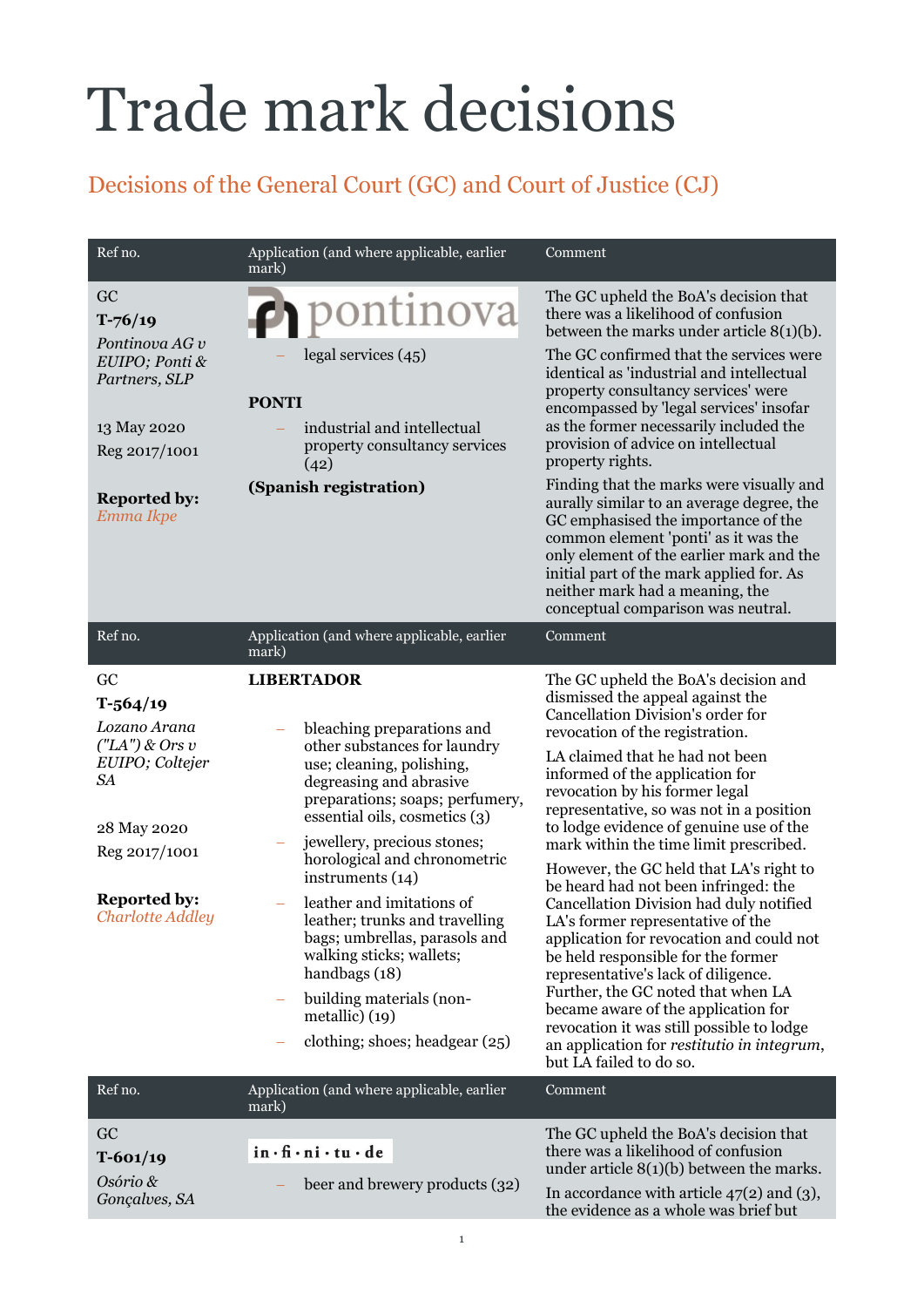| $('O&G")$ v EUIPO;<br>Miguel Torres, SA<br>23 September<br>2020<br>Reg 2017/1001<br><b>Reported by:</b><br><b>Stephen Allen</b>                    | cider; preparations for making<br>alcoholic beverages; wine; and<br>other alocholic goods and<br>beverages (33)<br><b>INFINITE</b><br>wines $(33)$<br>(Spanish registration)                                                                                                                                                                                                                                                                                             | sufficient to show genuine use of the<br>earlier mark in relation to wines. The<br>evidence that demonstrated the mark<br>had been affixed to wines in Spain solely<br>for their export to third countries was<br>acceptable.<br>Despite being split into groups of letters,<br>the mark applied for strongly resembled<br>the Spanish word 'infinitud', meaning<br>'infinitude'. As a result, the marks were<br>conceptually similar to a high degree,<br>and phonetically similar to a higher than<br>average degree. They were visually<br>similar to a low degree.<br>The BoA had erred in having found an<br>average, rather than low degree, of<br>similarity between beer and wines, since<br>they differed significantly in their<br>composition and method of production.<br>Notwithstanding this, the GC held there<br>was a likelihood of confusion for all<br>goods. It was noted that the higher than<br>average phonetic similarity was of<br>particular importance in the assessment<br>because consumers often purchased<br>alcoholic goods orally.                                                                                         |
|----------------------------------------------------------------------------------------------------------------------------------------------------|--------------------------------------------------------------------------------------------------------------------------------------------------------------------------------------------------------------------------------------------------------------------------------------------------------------------------------------------------------------------------------------------------------------------------------------------------------------------------|-------------------------------------------------------------------------------------------------------------------------------------------------------------------------------------------------------------------------------------------------------------------------------------------------------------------------------------------------------------------------------------------------------------------------------------------------------------------------------------------------------------------------------------------------------------------------------------------------------------------------------------------------------------------------------------------------------------------------------------------------------------------------------------------------------------------------------------------------------------------------------------------------------------------------------------------------------------------------------------------------------------------------------------------------------------------------------------------------------------------------------------------------------------|
| Ref no.                                                                                                                                            | Application (and where applicable, earlier<br>mark)                                                                                                                                                                                                                                                                                                                                                                                                                      | Comment                                                                                                                                                                                                                                                                                                                                                                                                                                                                                                                                                                                                                                                                                                                                                                                                                                                                                                                                                                                                                                                                                                                                                     |
| GC<br>$T-677/19$<br>Polfarmex S.A. v<br>EUIPO; Arkadiusz<br>Kaminski<br>23 September<br>2020<br>Reg 207/2009<br><b>Reported by:</b><br>Laura Goold | <b>SYRENA</b><br>computer and video game<br>programs and software, none of<br>the aforesaid goods relating to<br>the aeronautical field, and in<br>particular helicopters and<br>rotorcrafts $(9)$<br>motor vehicles for locomotion<br>by land and parts therefor (12)<br>games and playthings, model<br>vehicles; scale model vehicles<br>made of all materials, in<br>particular paper model vehicles<br>and die-cast model vehicles or<br>plastic model vehicles (28) | In proceedings for revocation on the<br>basis of non-use, the GC annulled the<br>decision of the BoA to the extent that it<br>upheld the registration of the mark in<br>respect of 'cars' pursuant to article<br>$58(1)(a)$ .<br>The GC upheld the BoA's finding that the<br>intervener had demonstrated genuine<br>use for 'racing cars'. The GC noted that<br>racing cars were a specialised market<br>notable for the sale of limited numbers<br>of vehicles. In light of the features of the<br>specific market, sales figures were not<br>necessary for establishing genuine use.<br>The GC was satisfied that there had been<br>an effort to secure a market share by way<br>of the preparatory tasks and advertising<br>efforts made, and the cars had been<br>marketed and was available to order.<br>The GC held that racing cars were a<br>subcategory of 'cars' generally, since<br>their purposes were different. For<br>example, racing cars were not driven on<br>public roads. Since the evidence<br>submitted only demonstrated use for<br>racing cars, the BoA had been wrong to<br>find that genuine use in respect of cars<br>generally. |
| Ref no.                                                                                                                                            | Application (and where applicable, earlier<br>mark)                                                                                                                                                                                                                                                                                                                                                                                                                      | Comment                                                                                                                                                                                                                                                                                                                                                                                                                                                                                                                                                                                                                                                                                                                                                                                                                                                                                                                                                                                                                                                                                                                                                     |
| GC<br>$T - 788/19$                                                                                                                                 | <b>Sakkattack</b>                                                                                                                                                                                                                                                                                                                                                                                                                                                        | The GC upheld the BoA's decision that<br>there was no likelihood of confusion<br>between the marks under article $8(1)(b)$ .                                                                                                                                                                                                                                                                                                                                                                                                                                                                                                                                                                                                                                                                                                                                                                                                                                                                                                                                                                                                                                |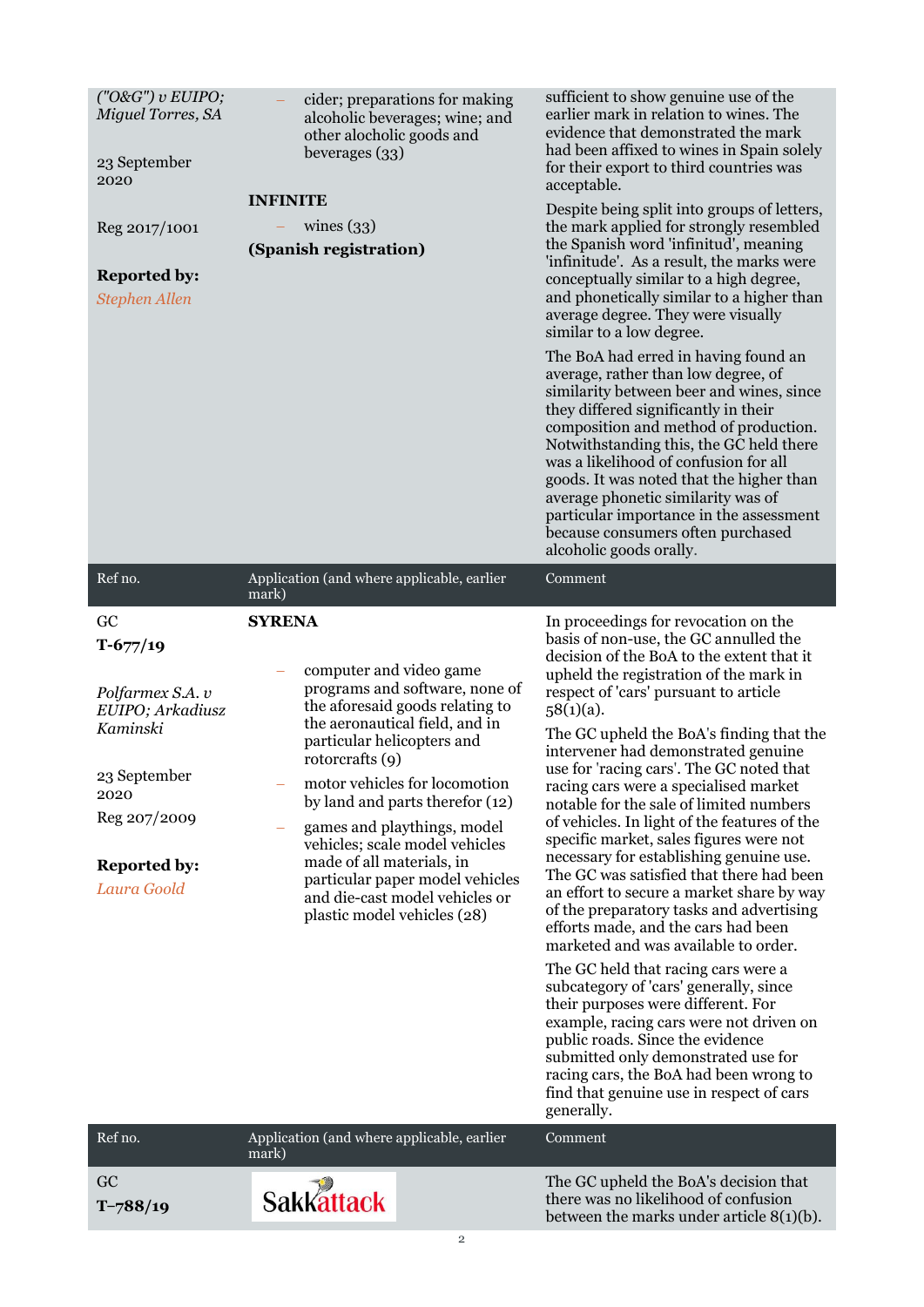#### **T-851/19**

*Body Attack Sports Nutrition GmbH & Co. KG v EUIPO; Maria Sakkari*

15 October 2020 Reg 2017/1001

#### **Reported by:**

*Katie Tyndall*

## **SAKKATTACK**

− woven fabrics, textile goods, substitutes for textile goods, towels of textile, bath towels, knitted elastic fabrics for sportswear (24)

#### **ATTACK**

- − clothing, footwear, headgear, aforementioned goods also for use in sports (25)
- − articles for gymnastics and sports (28)

#### **Body Attack**

- − garment covers [storage] (20)
- $t$ owels  $(24)$
- − t-shirts, jackets, fitnesswear, sportswear of any kind (25)

The GC upheld the BoA's finding that the goods applied for in class 24 were dissimilar to those covered by the earlier marks in class 25, on account of their different natures, methods of use and purposes, even if, in some cases, they had a degree of complementarity due to the fact that fabrics might be used for the production of clothing. The BoA was therefore correct to find that there was no likelihood of confusion in relation to the earlier mark ATTACK.

Noting that the 'SAKK' element was more dominant for the part of the relevant public which understood the word 'attack' and that the figurative elements of the marks applied for had an average degree of distinctiveness, the GC found that the signs were visually and aurally similar to a low degree to the Body Attack mark. The degree of conceptual similarity was low at most for the English-speaking public.

As a result, the GC upheld the BoA's finding that there was no likelihood of confusion in relation to the earlier Body Attack mark, despite some of the goods being identical.

## *Rewording specification following change in Nice Classification*

#### *Edison SpA ("Edison") v EUIPO* **(CJ (Ninth Chamber); C-121/19P; 16 September 2020)**

*The CJEU upheld the GC's decision to reject the rewording of a trade mark's list of goods following a change in the Nice Classification between application and registration of the mark. Theo Cooper reports.*

#### Background

Edison filed an EUTM application for the figurative mark shown below in August 2003, for all of the goods falling within class 4 of the Nice Classification. At the time of the application, the eighth edition of the Nice Classification was in force, which made no reference to electrical energy within class 4.



Edison's mark was registered in August 2013, by which time the ninth edition of the Nice Classification was in force, which added 'electrical energy' to the alphabetical list of goods in class order under class 4 ('the alphabetical list'). In June 2015, Edison entered a request for surrender and rewording of a portion of the goods registered in class 4, to expressly include electrical energy.

The examiner refused this rewording on the basis that it would extend the list of goods claimed at the time of registration. Edison appealed this decision before the BoA, which dismissed the appeal on the basis that the eighth edition of the Nice Classification did not refer to electrical energy in the general indications under Class 4 or the alphabetical list, and therefore Edison could not have intended to claim protection for those goods at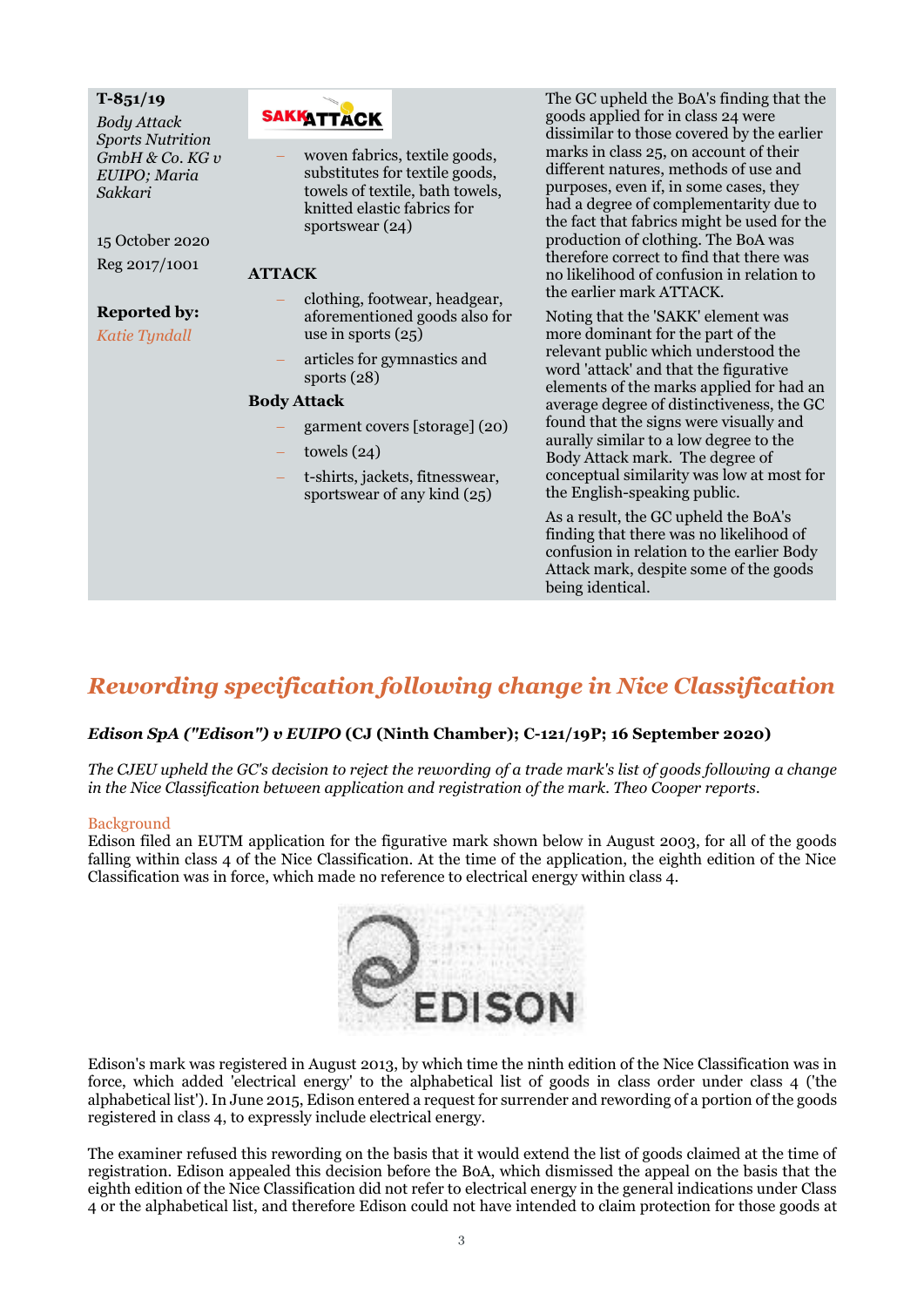the time of filing. Edison sought annulment of the BoA's decision before the GC, on the basis that the decision unlawfully excluded electrical energy under the terms 'fuels (including motor spirit)' and 'illuminants' in the heading of class 4, and 'carburants'/'motor fuel' in the alphabetical list of the eighth edition of the Nice Classification. This plea was rejected and the action dismissed. Edison appealed on the ground that the GC's interpretation of 'illuminants', 'fuels (including motor spirit)' and 'carburants'/'motor fuel' was incorrect.

#### Decision

The CJEU held that Edison had failed to make out certain of its arguments with sufficient precision, for example by alleging that the GC had failed to adopt a 'functional approach' without specifying where in the judgment that was the case. The CJEU endorsed the GC's finding that goods must be identified in the application with sufficient clarity and precision to enable the competent authorities and economic operators to determine the extent of protection on that basis alone.

The CJEU also held that the validity of the GC's decision was unaffected by the fact that the EUIPO had drafted a list of goods (including electrical energy) for the ninth edition of the Nice Classification before the application was made. The GC had considered this evidence before reaching its decision, along with other evidence adduced such as the positions of environmental bodies and the fact that certain electric vehicles had already been put on the market. The GC made clear in its judgment that this evidence had been examined but was not considered sufficient to prove Edison's argument.

The CJEU further held that complaints against incidental grounds expressed by the GC for completeness were ineffective, and that the main reason for the GC's decision was its finding that electrical energy was not within the customary and ordinary meaning of the terms disputed. The CJEU also rejected Edison's argument that the GC had failed to consider a statement on the WIPO website stating that electrical energy is considered analogous to tangible fuels within class 4, as the GC explicitly conceded this analogy in its judgment, but held that electrical energy is not covered by the literal meaning of the goods within that class.

## *Bait and switch selling*

#### *Pliteq Inc & Anr v iKoustic Ltd & Anr***\* (Miss Recorder Amanda Michaels; [2020] EWHC 2564 (IPEC); 2 October 2020)**

*Save for a single webpage on iKoustic's website, Pliteq's claim against iKoustic for trade mark infringement and passing off failed. The recorder found that Pliteq's rights in its marks had been exhausted and that they did not have legitimate reasons to oppose iKoustic's use of them. Hilary Atherton reports.* 

Pliteq designed, made and sold a range of acoustic damping and sound control products under the trade marks GENIECLIP and GENIEMAT. In 2011, iKoustic became a non-exclusive distributor of Genieclip and Geniemat products. There was no written agreement between the parties and no restriction on iKoustic from offering competing products. The commercial relationship between the two companies later broke down and in 2019 Ikoustic sourced and launched competing 'MuteMat' and 'MuteClip' products on its website.

For a period of some months, iKoustic sold both parties' products without Pliteq's consent. Pliteq claimed that iKoustic used the GENIECLIP and GENIEMAT marks for the purpose of selling its own, rather than Pliteq's, products. It claimed iKoustic had used those marks directly to customers as well as on its website and also in keyword and sponsored adverts on Google to attract custom which was diverted to iKoustic's own MuteMat and MuteClip products. It brought a claim against iKoustic for trade mark infringement and passing off. Pliteq did not claim that the parties' respective marks were confusing, but that iKoustic had used Pliteq's marks to sell their own goods under their own distinct trade marks, and that this amounted to trade mark infringement by "bait and switch" selling.

The recorder observed that the alleged infringements were not "classic" bait and switch selling - they could be distinguished from the facts of cases such as *Cosmetic Warriors Limited v Amazon.co.uk Ltd* [2014] EWHC 1316 (Ch) where Amazon had no Lush goods at all to sell and had never stocked them. Here, iKoustic did have a stock of genuine goods bearing Pliteq's marks and relied on the exhaustion defence under section 12/article 15. Further, the recorder was satisfied that the average consumer would have understood from the various communications from iKoustic that it was offering an alternative product to Pliteq's goods.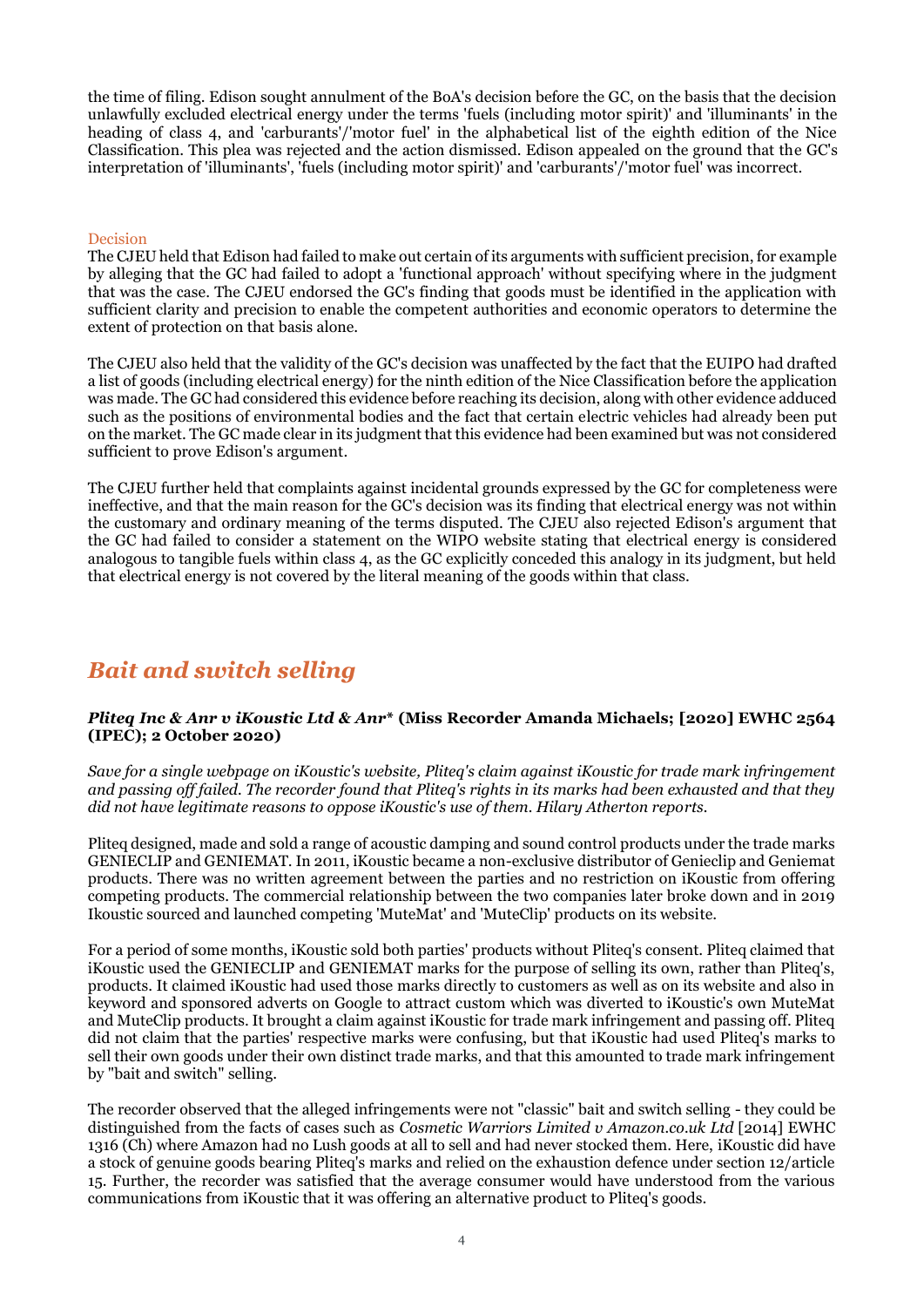The recorder found that the rights in all of Pliteq's goods held by iKoustic had been exhausted. The only exception was use of GENIECLIP on a single webpage to announce that the product was out of stock and to advertise the availability of iKoustic's alternative product. As this did not amount to use in relation to goods to which Pliteq's rights had been exhausted, it did not amount to use of the mark by iKoustic in order to recommercialise Pliteq's goods. As such, the exhaustion defence did not apply to that webpage. In relation to all other uses, the recorder found that there were no legitimate reasons to oppose the further commercialisation of Pliteq's goods by iKoustic – there was no likelihood of damage to the marks' reputation, no false implication of a trade connection or any evidence of confusion of as to origin, and merely selling competing goods did not amount to taking an unfair advantage of the marks' reputation. Even when iKoustic had only limited stock of the marked goods, the exhaustion defence still applied. The recorder said that to find otherwise would be to add a significant limitation to the exhaustion defence which could not be found under the relevant provisions. The sole question was whether the use of the mark related to goods which had already been placed on the market by the proprietor or with his consent and would be seen by the average consumer as relating to the claimant's goods. Otherwise, all resellers of marked goods would run the risk that at some indeterminate point the defence would become unavailable to them, simply because they had sold some but not all of their stock of the products.

Therefore, Pliteq's trade mark infringement claim failed. Its claim for passing off was also rejected.

## *High Court guidance on Geographical Collective Trade Mark*

*Foundation for the Protection of the Traditional Cheese of Cyprus Named Halloumi (the*  **"***Foundation* **"***) v Babel Sajt Kft. ("Babel")* **(Smith J; [2020] EWHC 2858 (Ch); 30 October 2020)**

#### Summary

*The Judge held that the Hearing Officer failed to properly account for the collective nature of the opposing mark when determining whether the registration of a new mark would give rise to a likelihood of confusion. The Judge provided guidance as to how the particular nature of a collective mark should be taken into account in determining (i) the identity of the average consumer and (ii) the likelihood of confusion. Louise O'Hara reports.*

#### Facts

A Hungary based company, Babel filed a UKTM application to register a figurative mark containing the word element "Halloumi" (as depicted below) for 'milk and milk products; dairy and dairy products; cheese and cheese products' in class 29.



The Foundation sought to oppose this application, but the procedure to obtain a Protected Designation of Origin for Cyprus' 'halloumi' cheese had not been completed; and it presently remains unresolved. As a result, when the Foundation filed a notice of opposition against this application it had to rely on its EU collective mark registration for HALLOUMI for 'cheese' goods in class 29 instead.

The Foundation's opposition was brought on the grounds of sections  $5(2)(b)$  and  $5(3)$ . In respect of the first ground the Hearing Officer found that there was no likelihood of confusion because there was only a low degree of visual similarity between the marks and the distinctive character of the EUTM registration for HALLOUMI was low. The officer referred primarily to a previous opposition brought by the Foundation, concluding that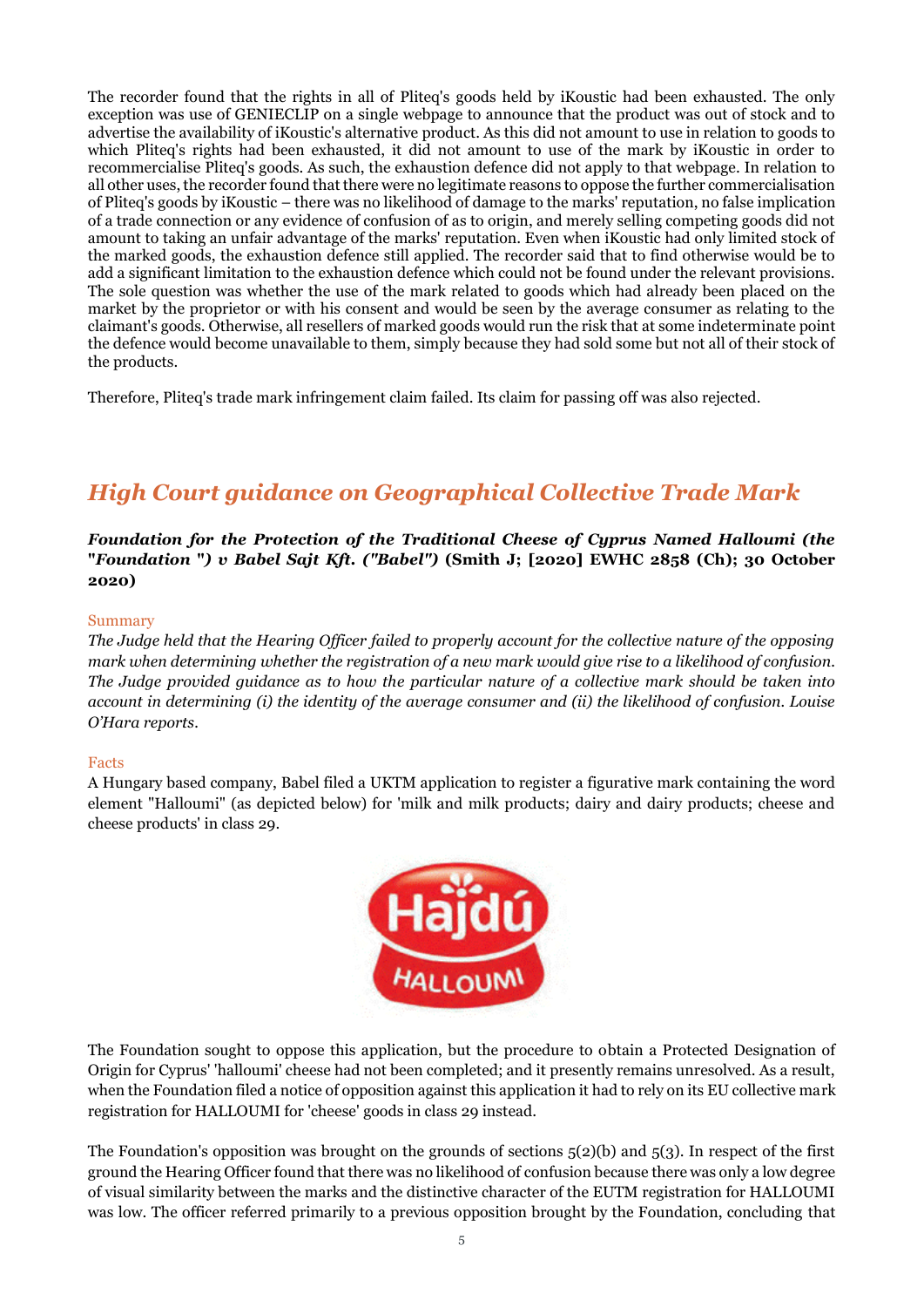she saw no reason to disagree with the CJEU's analysis (*Foundation for the Protection of the Traditional Cheese of Cyprus named Halloumi v EUIPO,* Case C-766/18P, reported in The CIPA Journal December 2019).

#### The Appeal

The Foundation appealed this decision on a number of grounds, including that the Hearing Officer had "failed to accord the Foundation's mark an appropriate minimum degree of distinctiveness". Smith J disputed the Foundation's reference to the Article 7's requirements as "minimum distinctive requirements", on the basis that the absolute grounds need not be expressed in terms of a minimum level of distinctive character; the nature of distinctive character incorporates its own threshold – a mark either has distinctive character or has no distinctive character.

Smith J considered that, whilst a collective mark should be considered like any other EUTM, the nature of a collective mark (as a mark of association rather than a single undertaking) requires particular consideration when determining how similar an EU collective mark is with another EUTM. The Hearing Officer failed to consider the significance that an average consumer would attach to the use of the Foundation's mark within Babel's trade mark. The Hearing Officer also failed to take any account of the collective nature of the Foundation's mark when determining the identity of the average consumer. A trade consumer would be aware of the difference between an EU collective mark and a EUTM designating a single undertaking as the origin of the product.

The Hearing Officer's decision on the distinctiveness of the Foundation's mark was also criticised on the basis that she relied entirely on the CJEU's reasoning from a previous case. While the CJEU's decisions on the application of law are binding, the question of similarity of the marks is a question of fact that needs to be considered in the context of each case.

The Judge set aside the Hearing Officer's decision and opted to deal with the opposition rather than remitting it.

#### The Opposition

The Judge endorsed the conclusion of the Hearing Officer that there was a high degree of similarity between the goods at issue. Contrary to the Hearing Officer, he held that the average consumer would comprise both ultimate consumers and trade purchasers. Ultimate consumers would not be alive to the significance of HALLOUMI as a collective mark and would not be confused into considering that Babel's mark indicated that Babel was a member of the Foundation. For the trade purchasers, however, they would appreciate that the use of the HALLOUMI mark indicated that the product stemmed from being a member of the Foundation. The incorporation of the word HALLOUMI into to a larger mark featuring the word "HAJDU" would indicate to trade purchasers that the cheese was produced by Hajdu, a member of the Foundation.

As a result, Smith J found a very strong likelihood of confusion and rejected Babel's application to register the mark.